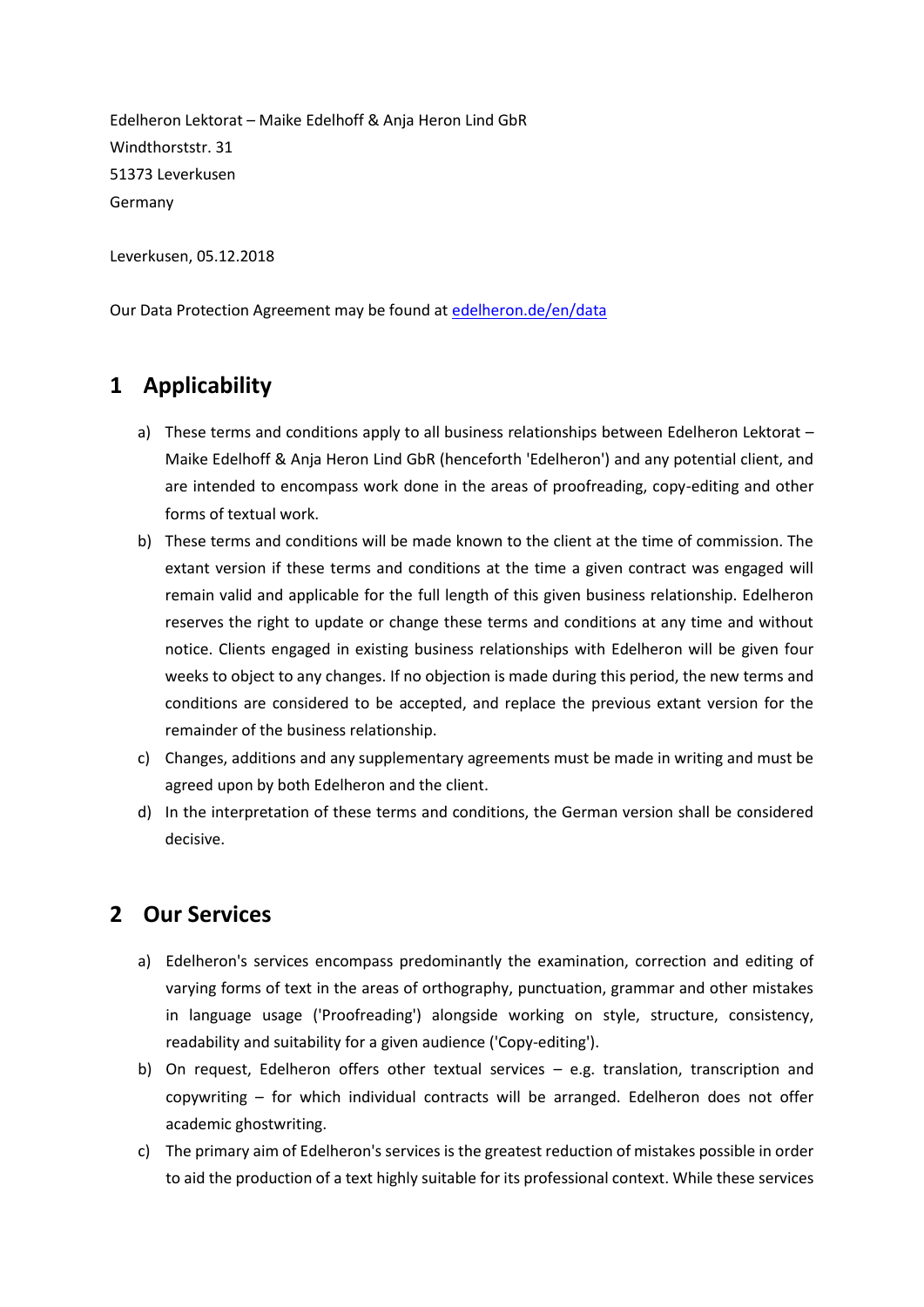are carried out to the highest standard possible, Edelheron cannot guarantee the production of a text that is entirely without faults or mistakes.

- d) Edelheron's services do not include a substantive and expert analysis of a given text; the content of the text is the responsibility of the client. All numerical values are deemed to belong to the content of a text; the correct conversion of numbers, measurements and currencies are thus the responsibility of the client. The responsibility of the client extends to all parts of the text that are not written in Latin script.
- e) Corrections, additions and comments are included within a text file as standard. Corrections on paper must be explicitly requested by the client prior to the agreement of a contract.
- f) Unless otherwise stated in the quotation or offer, the expected delivery time of any content is seven days after the initiation of the contract. Edelheron offers an Express Service for urgent assignments that instead guarantees a return time within 48 hours. The client should note that this Express Service and the resultant time pressure can affect the results of the work performed.

## **3 Contractual Terms**

- a) All quotations and offers provided by Edelheron are non-binding, and Edelheron cannot be held to these quotations or offers if they contain mistakes or obvious errors.
- b) Commissions must be sent in writing, either via e-mail or via post, and contain where relevant the text to be edited, a description of the desired services and require the full name and postal address of the client. Edelheron will, where relevant, offer an open and non-binding quotation. A quotation is valid for 4 weeks from the date it is sent if not otherwise stated. A contract for provision of services is only binding after both Edelheron and the client have confirmed it in writing and a start date has been agreed upon.
- c) Edelheron reserves the right to reject a commission without reason. Edelheron reserves the right to, at any time during the contract period, refuse the job and terminate the contract if it becomes clear that the work promised is infeasible or cannot be carried out to an acceptable standard for any reason.
- d) If during the contract period it becomes necessary to amend or supplement the contract in order for it to be properly executed, Edelheron and the client will confer and reach written agreement on any necessary modifications of the contract.

## **4 Prices and Payment**

a) The prices extant at the time of commission are the applicable prices for any given contract. The current list of prices is available to view on the Edelheron website. The prices cited on the Edelheron website and in Edelheron's quotations and offers are gross prices as pertains to the Kleinunternehmerreglung § 19 UStG; no sales tax (VAT) is collected and is thus not present in the prices given. The price list may be changed without notice. All per-page prices apply to the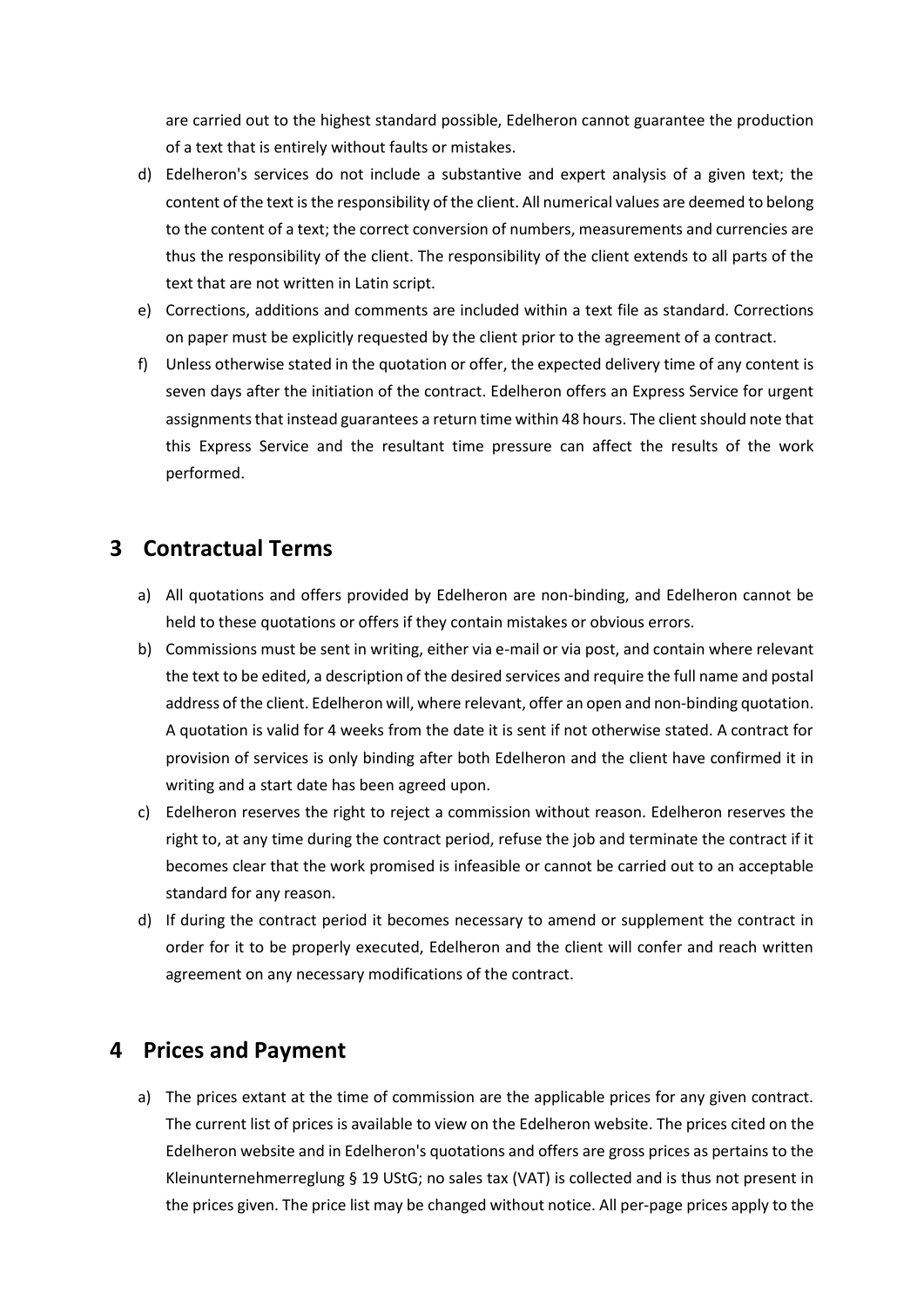'norm-page' of 1500 characters including spaces and footnotes. The minimum order is 30 €. The precise total to be paid can be found on the quotation.

- b) Special offers are governed by the terms specified in the offers. Special offers or conditions from previous contracts do not automatically carry over to new contracts. The price and conditions of any given contract are only applicable to this contract.
- c) Edelheron reserves the right to a down payment of half the total contracted cost should the price of a contract exceed that of 750 €. Edelheron reserves the right to advance payments for contracts with a longer delivery time or to request partial payment for finished texts or work within the period of this contract. For contracts with many smaller parts a monthly invoice may be arranged.
- d) All prices correspond to the digital editing and transferral of texts. The printing and sending costs of paper corrections is the responsibility of the client.
- e) Edelheron will send the bill alongside the completed product and payment must be made in full within 10 days of the receipt of this bill. In case of a revision period, the payment period begins with the receipt of the revised text. If payment has not been received in full by the due date, the client is considered in default.
- f) If the client is in default during the course of a longer project with prearranged installments, Edelheron reserves the right to stop working until payment is made.

#### **5 Responsibilities of the Client**

- a) The client assumes sole responsibility for the correctness of all transferred data and information at the time of commission. The client is obliged to transfer all information and material required for successful completion of a contract. Information that the client is required to transfer is as follows: personal data; the scope of services; the purpose of the work; and, where necessary, required date of completion and plans for publication. Specific spellings or terminology must be agreed in writing by both the client and Edelheron and the client assumes responsibility for transferring the relevant documentation required to successfully complete this request.
- b) The client is obliged to aid in the clarification or removal of unclear formulations and statements. If the client does not comply with this responsibility, the right of the client to complain after the completion of the contract is forfeited.
- c) The client acknowledges with the transferral of data to Edelheron that they are in accordance with copyright laws and that the data provided does not violate the rights of thirds parties or otherwise is in violation of the law. Edelheron reserves the right to withdraw and cancel a contract at any time if there is suspicion of wrongdoing. Work that has been completed until the point of withdrawal will be paid for as agreed. The client absolves Edelheron of responsibility from all legal claims made by third parties with regard to the aforementioned violations. The client assumes responsibility for cost of necessary legal representation.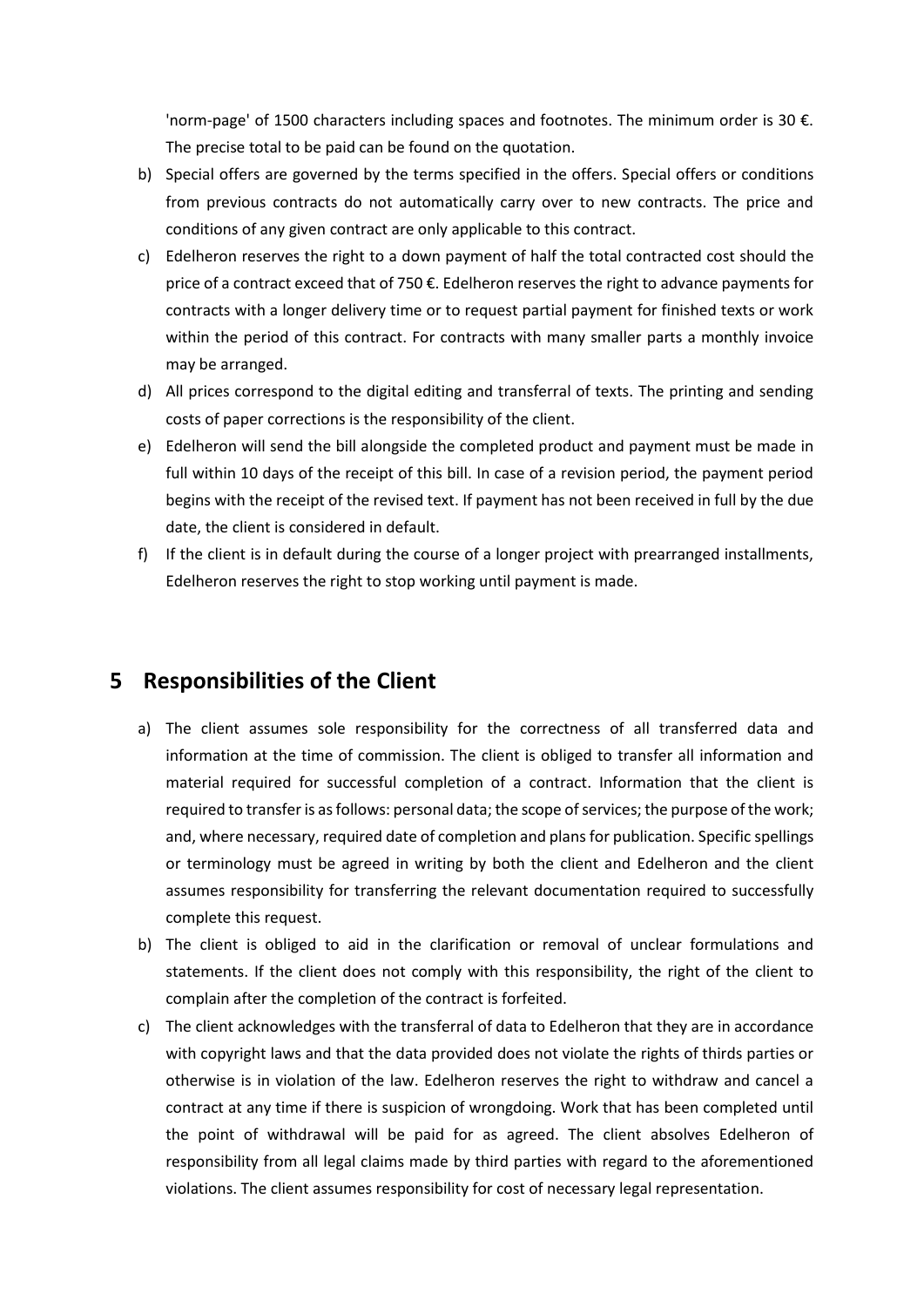- d) Edelheron's corrections do not in any way represent co-authorship of an edited text; copyright is reserved solely for the author of the text.
- e) The client is only afforded utilisation rights of the edited text after paying the bill in full. Until payment is received in full, the rights to utilise the edited text remain with Edelheron.
- f) Edelheron reserves the right to be named as editor on any and all edited texts that are to be published.

# **6 Delivery**

- a) The agreed upon period of delivery begins with the agreed upon date set as the starting point. The request for a fixed delivery date must be explicitly stated in the commission. This delivery date is binding for both parties if it is accepted by Edelheron. The delivery date outlined in the quotation is binding if no other delivery date is agreed upon. In the case of longer commissions it is possible to arrange partial deliveries of finished work throughout.
- b) A necessary requirement for the timely fulfilment of a contract is the receipt by Edelheron of all relevant information and documentation in a timely manner. If the receipt of this information is delayed, so too is the delivery time. Edelheron is not responsible for delays or mistakes that have resulted from unclear or false paperwork or due to unclear formulations in a given text. Delays arising due to the fault of the client do not impact the client's responsibility to pay for the work completed.
- c) Edelheron is responsible for informing the client should a timely completion of the contract not be foreseeable. If the deadline is exceeded, the client should set a new and appropriate deadline. The client reserves the right to terminate the contract should this following deadline not be met. If the delay is a result of force majeure or other unforeseeable or extraordinary circumstances which could not otherwise be avoided (e.g. strikes, acts of god), the job will be postponed accordingly. In the event that such an unforeseen and unavoidable delay continues, both parties reserve the right to terminate the contract. Work already completed in such an instance must still be remunerated. Edelheron is only liable in the instance that the delay is the sole responsibility of Edelheron.
- d) The agreed upon delivery time refers to the date of dispatch. The delivery is considered successful as soon as the text has been shipped with appropriate care and is en route. In general the edited text, should it not be agreed upon otherwise, is sent as an attachment via e-mail. Delivery by post is possible should the client pay the additional costs.
- e) Edelheron is not liable for the successful delivery of the edited text. Problems with the transfer, loss or damages incurred to the text through delivery all fall under the known risks of the client, and thus no claims for damages may be made as a result.

# **7 Confidentiality**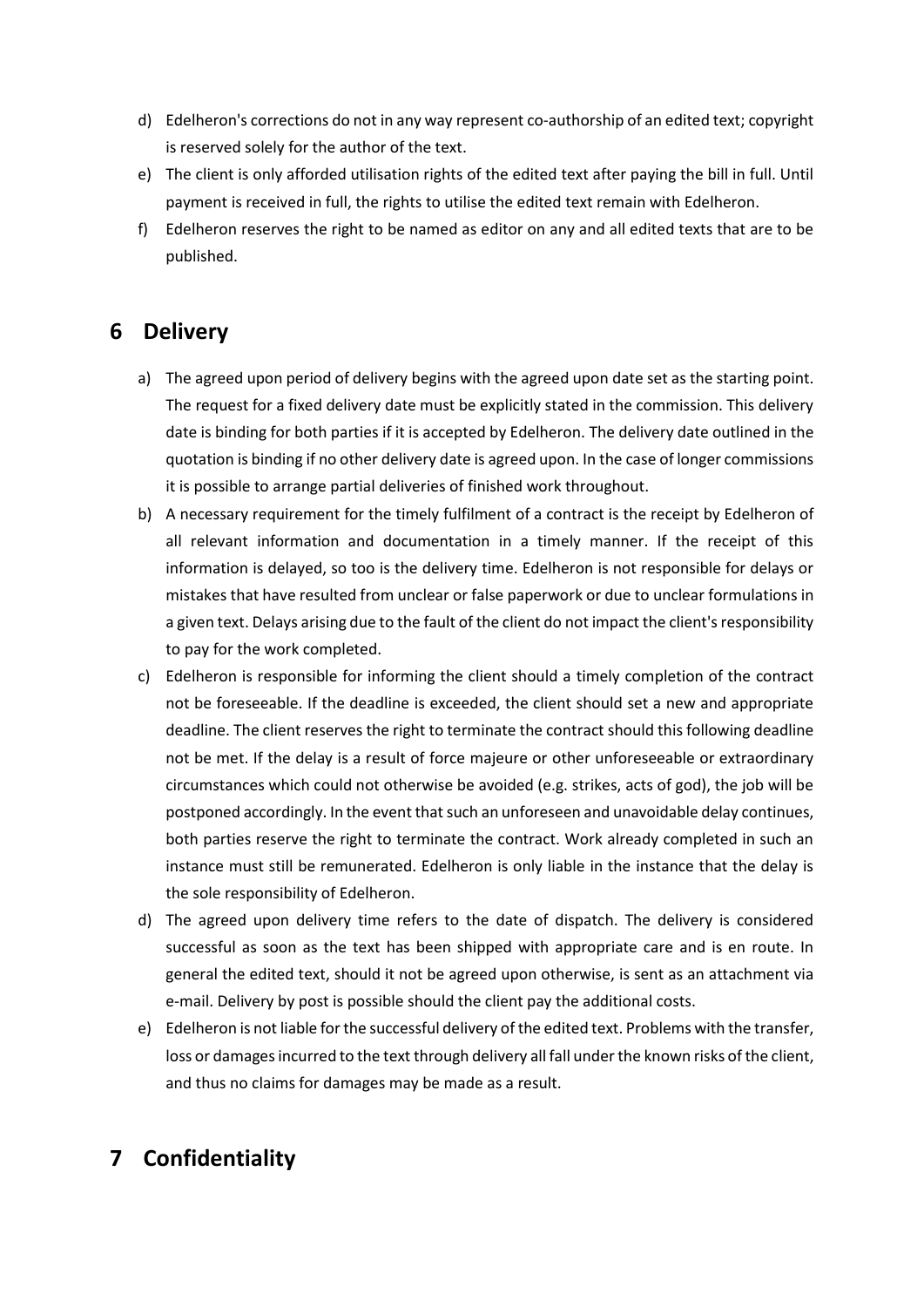- a) Edelheron is committed to maintaining strict privacy with regard to all documents, contract details and information and will not share this with any unauthorised third parties. Necessary data is stored exclusively for internal purposes and will be deleted after fulfilment of the contract and the legal retention period. More details regarding data collection and retention periods are found in Edelheron'[s Data Protection Policy](http://edelheron.de/en/data)
- b) Edelheron reserves the right, but is not legally required, to make backup copies of texts and keep them until the contract is fulfilled. Edelheron cannot be held liable for any loss of data or documentation, including original or edited copies of work completed.
- c) With relation to sensitive data, such as business secrets or unpublished scientific results, a personalised non-disclosure agreement between Edelheron and the client may be signed.
- d) Complete protection against unlawful interference from third parties and/or the loss of data through electronic data transmission cannot be guaranteed. Data transmission of sensitive data is at the client's own risk. Alternative means of delivery can be arranged; any additional costs as a result are the client's responsibility.

### **8 Liability**

- a) Edelheron is only liable in cases of intent or gross negligence. Edelheron is not liable for indirect or consequential loss or damage, or loss of profits arising from mistakes in the editing process or unforeseen delays. Edelheron cannot be held liable for academic evaluations of work that Edelheron has been contracted to work on.
- b) Damages cannot be claimed as long as Edelheron has not fraudulently concealed defects. All claims for damages, provided it is not otherwise legally prescribed, are limited to the billing amount of the relevant contract.
- c) The client is guaranteed to receive a text evaluated in accordance with the stipulations of the profession. In spite of this, if the text contains severe flaws, the client reserves the right to request a revision and to set a reasonable deadline for this revision within five days after the corrected text has been sent. To this end the client must comment on all notes, cite the objectionable passages, and justify their inadequacy in writing. Provided the complaint is justified, Edelheron will revise the text. The client is entitled to a reduction in fee only in the instance of repeated failures to produce an acceptable text. If no request has been made within five days the client is deemed to have accepted the text and complaints are no longer possible. The client assumes responsibility for the correctness of the work when the text is accepted. Deficiencies in the text in case of publishing are the responsibility of the client provided Edelheron is not provided with a proof copy and a review is arranged. Edelheron assumes under no circumstances the responsibility for texts that have subsequently been edited by the client. Proposed alterations after the date of delivery that are not part of the aforementioned revision period must be requested anew and will be charged independently.
- d) Edelheron is not liable for delays or flaws that arise as a result of technical measures taken by the client and/or through compatibility problems, password encryption and the memory